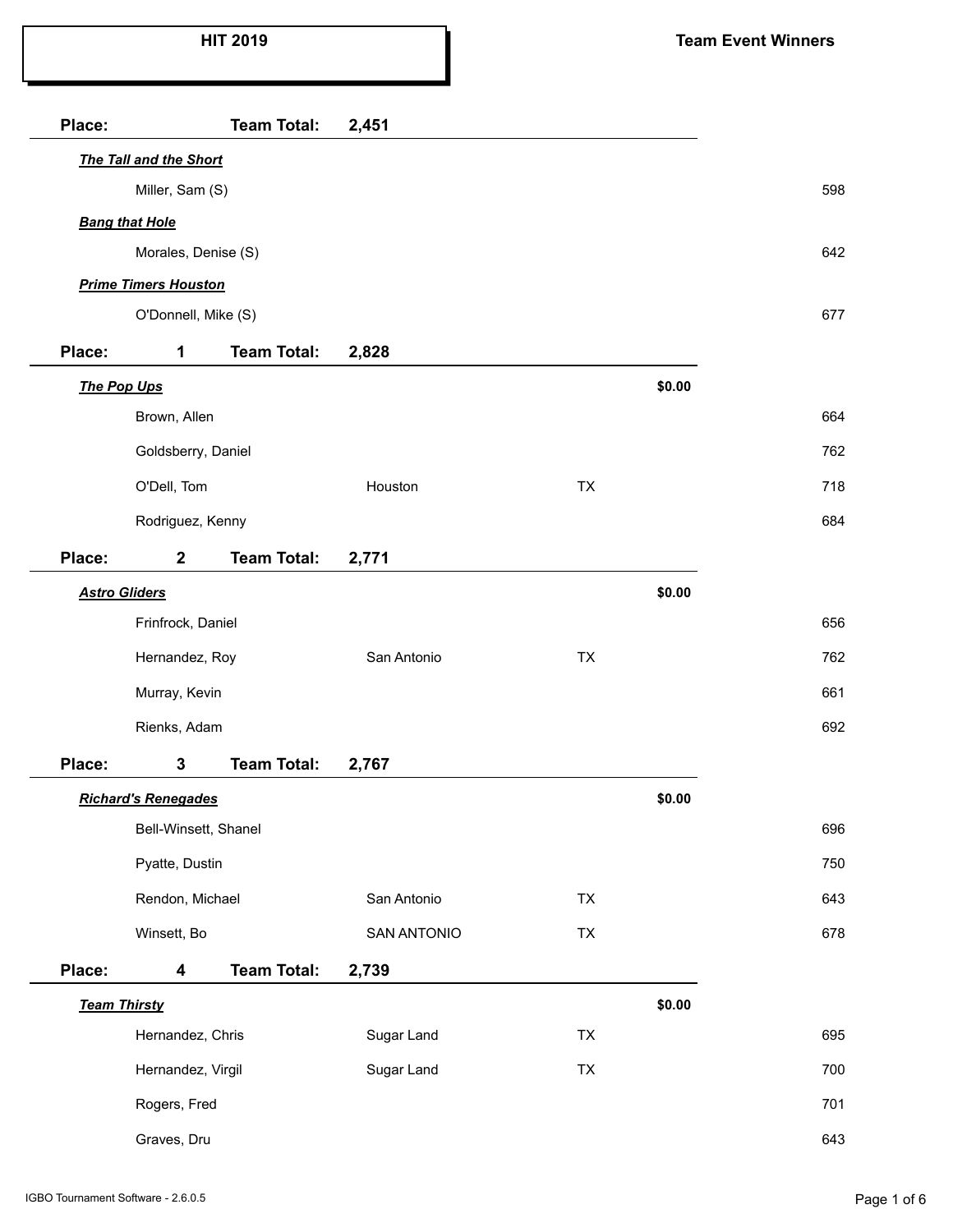| Place:           | 5                       | <b>Team Total:</b>      | 2,733          |           |        |  |
|------------------|-------------------------|-------------------------|----------------|-----------|--------|--|
|                  | We love Big DClassic    |                         |                |           | \$0.00 |  |
|                  | Aguilar, Jose           |                         | Dallas         | <b>TX</b> |        |  |
|                  | Buda, Randall           |                         |                |           |        |  |
|                  | Uhing, Jared            |                         |                |           |        |  |
|                  | Yates, Michael          |                         |                |           |        |  |
| Place:           | 6                       | <b>Team Total:</b>      | 2,714          |           |        |  |
|                  | <b>WHATTA DAY</b>       |                         |                |           | \$0.00 |  |
|                  | Day, Jeffery            |                         |                |           |        |  |
|                  | Boyd, Joseph            |                         |                |           |        |  |
|                  | Hernandez, Humberto     |                         | Corpus Christi | TX        |        |  |
|                  | Day, Irma               |                         |                |           |        |  |
| Place:           | $\overline{7}$          | <b>Team Total:</b>      | 2,710          |           |        |  |
|                  | <b>But pizza for me</b> |                         |                |           | \$0.00 |  |
|                  | Beers, Holly            |                         |                |           |        |  |
|                  | Borcherding, Dawn       |                         |                |           |        |  |
|                  | Boswell, Dee Anna       |                         |                |           |        |  |
|                  | George, Melissa         |                         |                |           |        |  |
| Place:           | 8                       | <b>Team Total:</b>      | 2,695          |           |        |  |
|                  | The Bowl Jobs           |                         |                |           | \$0.00 |  |
|                  |                         | Campbell, William Casey |                |           |        |  |
|                  | Moreno, Stephan         |                         | Oklahoma City  | OK        |        |  |
|                  | Peters, Dannie          |                         |                |           |        |  |
|                  | Snider, Stephen         |                         |                |           |        |  |
| Place:           | 9                       | <b>Team Total:</b>      | 2,681          |           |        |  |
| <b>SaltNPepa</b> |                         |                         |                | \$0.00    |        |  |
|                  | Reynolds, Leonard       |                         | Fort Worth     | TX        |        |  |
|                  | Dougherty, Marcus       |                         |                |           |        |  |
|                  | Torres, Andrew          |                         |                |           |        |  |
|                  | Torres, Wendy           |                         |                |           |        |  |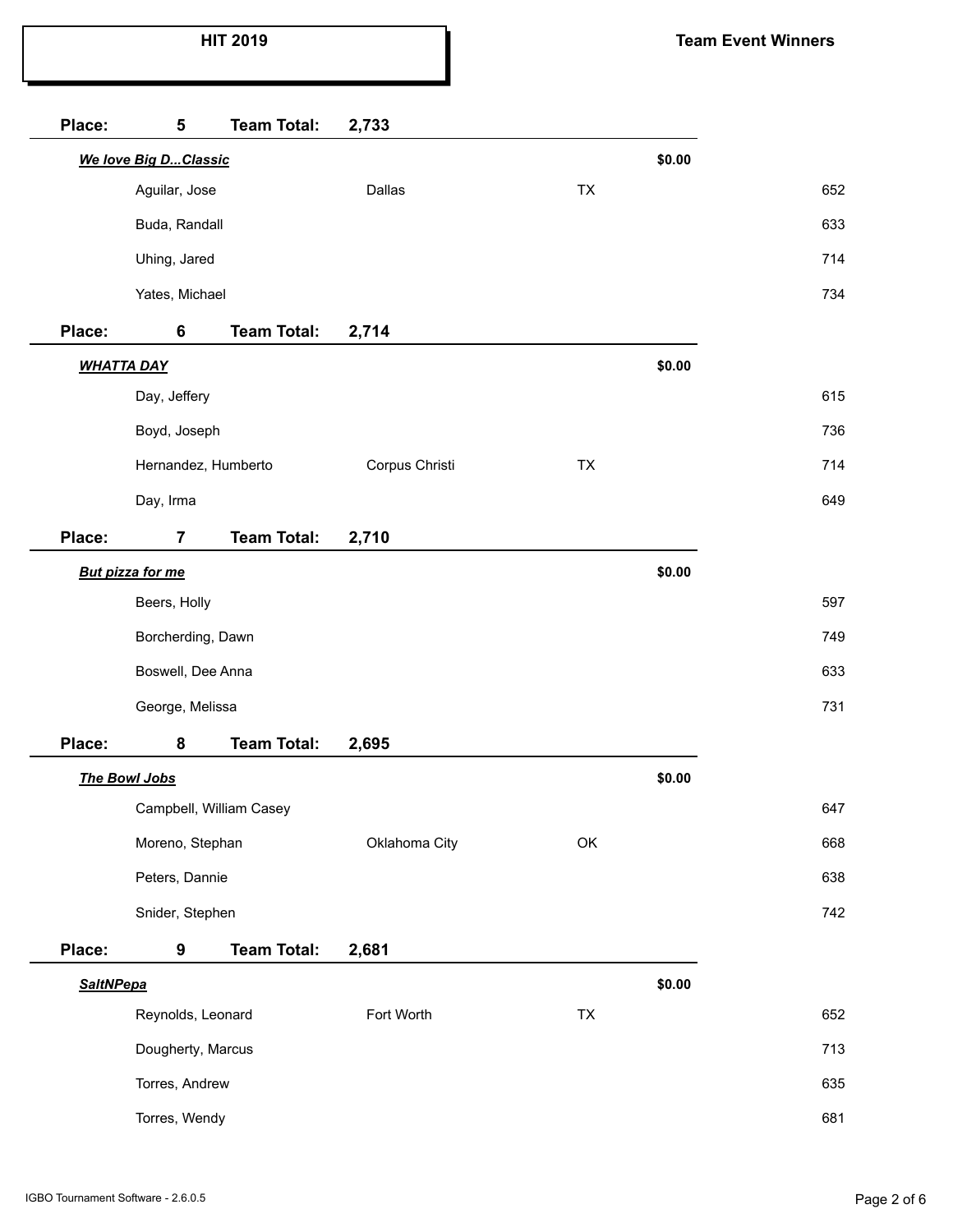| Place:          | 10                          | <b>Team Total:</b> | 2,676   |            |        |  |
|-----------------|-----------------------------|--------------------|---------|------------|--------|--|
| <b>ExitusVR</b> |                             |                    |         |            | \$0.00 |  |
|                 | Gregorio, Nicole            |                    |         |            |        |  |
|                 | Gregorio, John              |                    |         |            |        |  |
|                 | Gibson, Anita               |                    |         |            |        |  |
|                 | Gibson, Brenda              |                    |         |            |        |  |
| Place:          | 11                          | <b>Team Total:</b> | 2,669   |            |        |  |
|                 | Rainbows & Unicorns         |                    |         |            | \$0.00 |  |
|                 | Beck, Robert                |                    |         |            |        |  |
|                 | Loveall, John               |                    |         |            |        |  |
|                 | Loveall, Regina             |                    | Spring  | TX         |        |  |
|                 | Pitts, Kirby                |                    |         |            |        |  |
| Place:          | 12                          | <b>Team Total:</b> | 2,657   |            |        |  |
|                 | <b>The Striking Sisters</b> |                    |         |            | \$0.00 |  |
|                 | Barton, Laura               |                    |         |            |        |  |
|                 | Kilpatrick, Becky           |                    |         |            |        |  |
|                 | Stuart, Jamarah             |                    |         |            |        |  |
|                 | Stuart, Sheenia             |                    |         |            |        |  |
| Place:          | 13                          | <b>Team Total:</b> | 2,649   |            |        |  |
| <b>EBowla</b>   |                             |                    |         |            | \$0.00 |  |
|                 | Sanders, Clifton            |                    | Houston | TX         |        |  |
|                 | Zoch, Chris                 |                    | Houston | ${\sf TX}$ |        |  |
|                 | Kershaw, Alan               |                    |         |            |        |  |
|                 | Symonds, Greg               |                    |         |            |        |  |
| Place:          | 14                          | <b>Team Total:</b> | 2,640   |            |        |  |
|                 | <b>Strike, No Whammy</b>    |                    |         |            | \$0.00 |  |
|                 | Cooper, Cheryl              |                    |         |            |        |  |
|                 | Decarlo, Pat                |                    |         |            |        |  |
|                 | Hoagland, Jimmy             |                    |         |            |        |  |
|                 | Heim, Chuck                 |                    |         |            |        |  |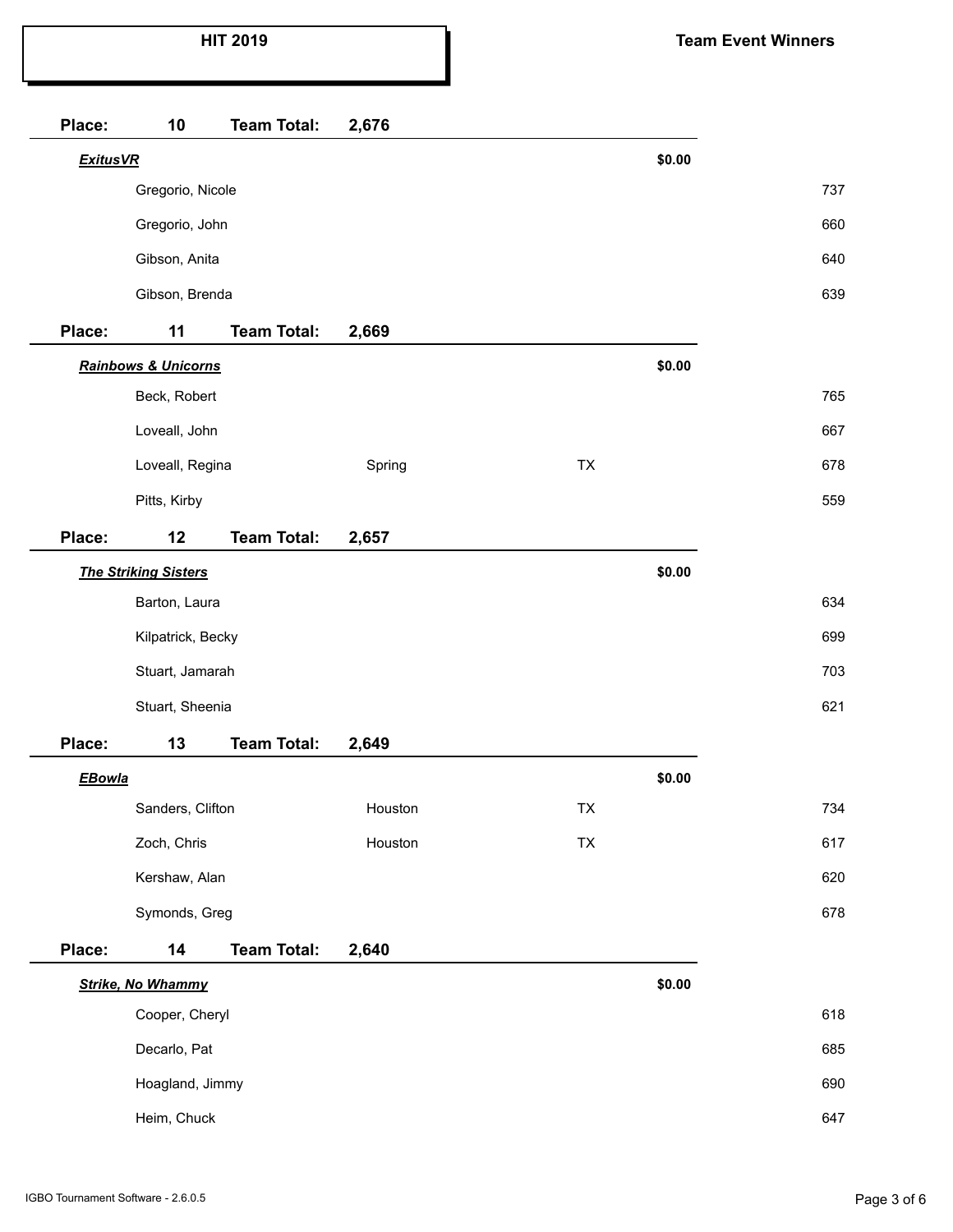| Place:             | 15                          | <b>Team Total:</b> | 2,635     |            |        |     |
|--------------------|-----------------------------|--------------------|-----------|------------|--------|-----|
|                    | <b>Bang that Hole</b>       |                    |           |            | \$0.00 |     |
|                    | Martell, Ricardo            |                    |           |            |        | 670 |
|                    | Perez-Martell, Erik         |                    |           |            |        | 672 |
|                    | Woods, Rodney               |                    |           |            |        | 651 |
| Place:             | 16                          | <b>Team Total:</b> | 2,621     |            |        |     |
|                    | NO Pizza 4 YOU!             |                    |           |            | \$0.00 |     |
|                    | Sitts Jr., Marvin           |                    | Ft. Worth | <b>TX</b>  |        | 617 |
|                    | George, Jeffery             |                    |           |            |        | 727 |
|                    | Leesekamp, Brandon          |                    |           |            |        | 665 |
|                    | Mahanay, Jason              |                    |           |            |        | 612 |
| Place:             | 17                          | <b>Team Total:</b> | 2,579     |            |        |     |
| <b>Mixed Candy</b> |                             |                    |           |            | \$0.00 |     |
|                    | Jara, Francisco             |                    |           |            |        | 645 |
|                    | Barnhill, Greg              |                    | Katy      | <b>TX</b>  |        | 610 |
|                    | Stone, Edward               |                    | Katy      | <b>TX</b>  |        | 671 |
|                    | Ponce, Jason                |                    |           |            |        | 653 |
| Place:             | 18                          | <b>Team Total:</b> | 2,561     |            |        |     |
|                    | <b>The Bowling Stones</b>   |                    |           |            | \$0.00 |     |
|                    | Seiler, Rodney              |                    | Houston   | <b>TX</b>  |        | 621 |
|                    | Case, James                 |                    |           |            |        | 570 |
|                    | Slagle, Shelly              |                    | Houston   | <b>TX</b>  |        | 740 |
|                    | Lewis, Steven               |                    | Houston   | ${\sf TX}$ |        | 630 |
| Place:             | 19                          | <b>Team Total:</b> | 2,525     |            |        |     |
|                    | <b>Prime Timers Houston</b> |                    |           |            | \$0.00 |     |
|                    | Villavecchia, Art           |                    |           |            |        | 616 |
|                    | Karr, Patrick               |                    | Houston   | TX         |        | 612 |
| Keith, Connie      |                             |                    |           |            |        | 620 |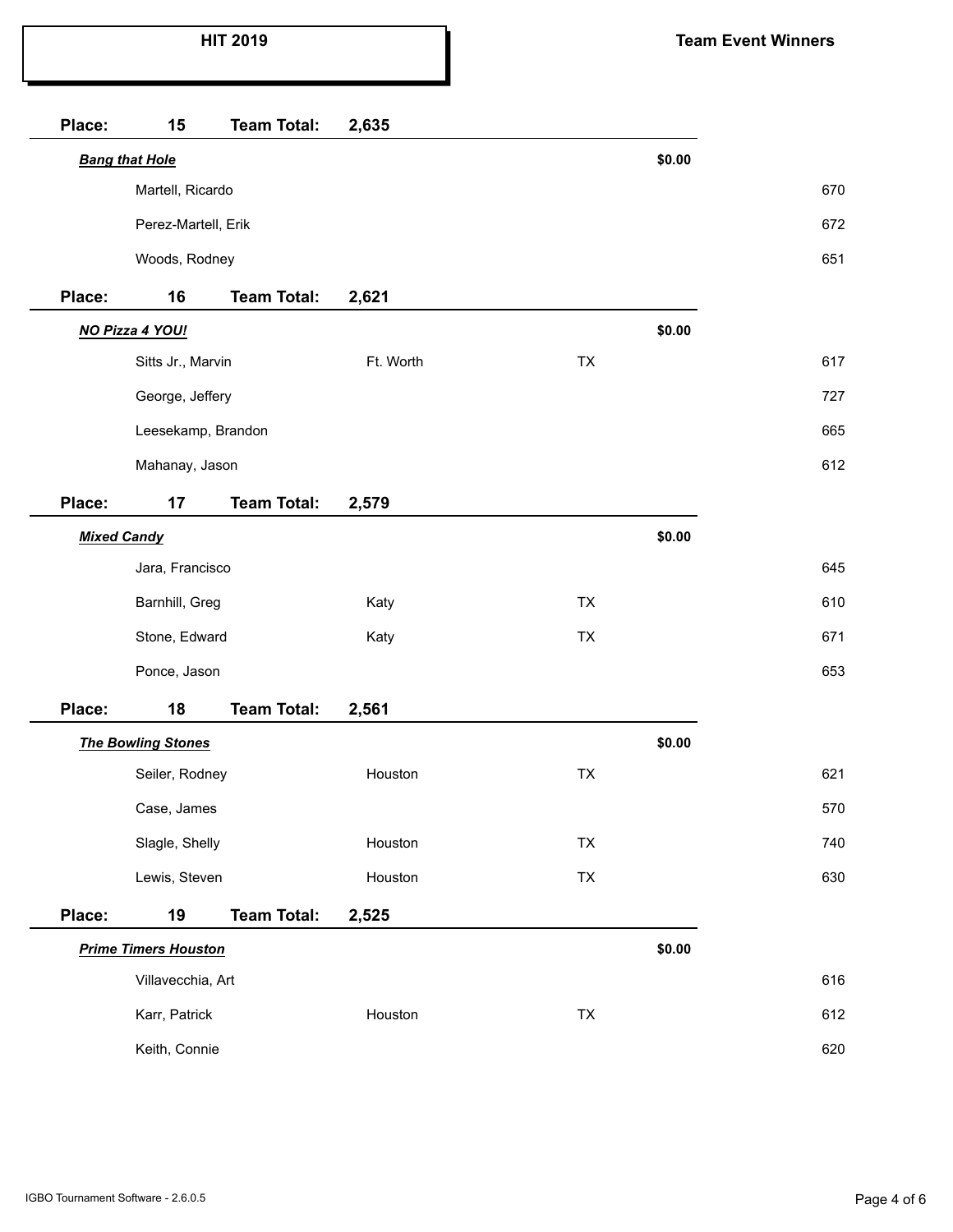| Place: | 20                     | <b>Team Total:</b> | 2,513      |            |        |
|--------|------------------------|--------------------|------------|------------|--------|
|        | <b>Extreme Assets</b>  |                    |            |            | \$0.00 |
|        | Puckett, Joseph        |                    | Irving     | TX         |        |
|        | Riley, Michael         |                    |            |            |        |
|        | See, Robb              |                    |            |            |        |
|        | Williams, Demetrius    |                    |            |            |        |
| Place: | 21                     | <b>Team Total:</b> | 2,512      |            |        |
|        | <b>The Kingpins</b>    |                    |            |            | \$0.00 |
|        | Bailey, Ken            |                    | Houston    | TX         |        |
|        | Petty, Curtis          |                    |            |            |        |
|        | Day, Glenn             |                    |            |            |        |
|        | Wolcott, Craig         |                    |            |            |        |
| Place: | 22                     | <b>Team Total:</b> | 2,505      |            |        |
|        | <b>Turn Turn Turn</b>  |                    |            |            | \$0.00 |
|        | Casana, Joe            |                    | Houston    | TX         |        |
|        | Curtis Jr., Larry      |                    |            |            |        |
|        | Sirls, Barry           |                    |            |            |        |
|        | Theodor, John          |                    |            |            |        |
| Place: | 23                     | <b>Team Total:</b> | 2,472      |            |        |
|        | LettuceInspireYou      |                    |            |            | \$0.00 |
|        | Ault, Greg             |                    |            |            |        |
|        | Raynor, Charlie        |                    | Georgetown | ${\sf TX}$ |        |
|        | Fiedler, Benji         |                    |            |            |        |
|        | Parker, Mark           |                    |            |            |        |
| Place: | 24                     | <b>Team Total:</b> | 2,451      |            |        |
|        | The Tall and the Short |                    |            |            | \$0.00 |
|        | Grant, Aricia          |                    |            |            |        |
|        | VanDyke, Jeff          |                    | Dallas     | ${\sf TX}$ |        |
|        | Jones, Glen            |                    |            |            |        |